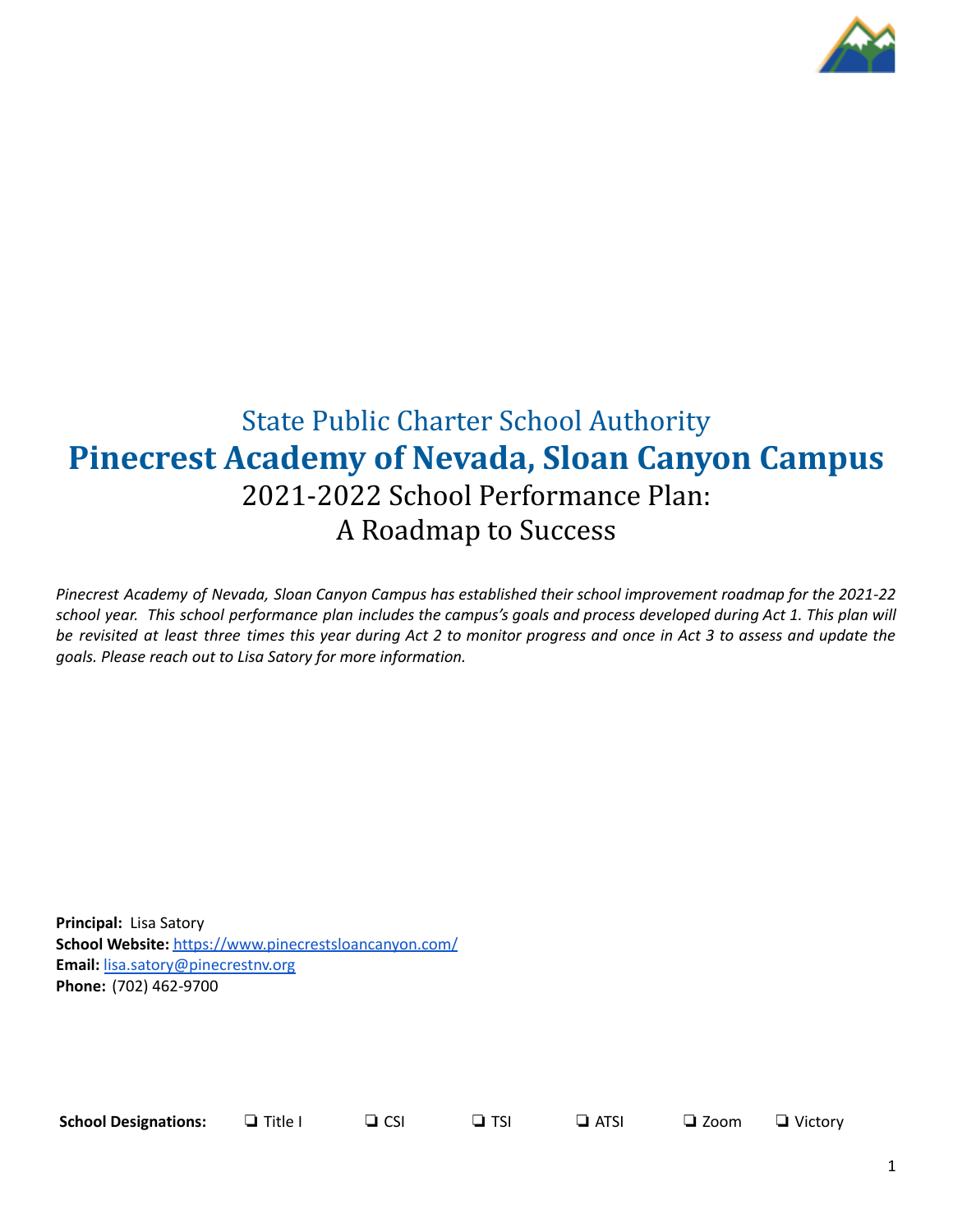# **School Information -**

This section provides an at-a-glance view of the school's enrollment and student performance data. For information about Nevada's Consolidated State Plan, see Every Student [Succeeds](https://doe.nv.gov/uploadedFiles/ndedoenvgov/content/Boards_Commissions_Councils/ESSA_Adv_Group/NevadaSubmittedConsolidatedPlanFinal.pdf) Act (ESSA), and for detailed information about the School and District rating system, see the School Rating [Overview](http://nevadareportcard.nv.gov/DI/MoreDownload?filename=Nevadas%20School%20Rating%20System.pdf).

| <b>Enrollment Data (2020-2021)</b> |              |                              |              |                 |              |        |                                   |                             |            |           |            |
|------------------------------------|--------------|------------------------------|--------------|-----------------|--------------|--------|-----------------------------------|-----------------------------|------------|-----------|------------|
|                                    | <b>Total</b> | Am $ln/$<br><b>AK Native</b> | <b>Asian</b> | <b>Hispanic</b> | <b>Black</b> | White  | <b>Pacific</b><br><b>Islander</b> | Two or<br><b>More Races</b> | <b>IEP</b> | <b>EL</b> | <b>FRL</b> |
| <b>School</b>                      | 1,473        | 0.34%                        | 15.14%       | 25.93%          | 4.41%        | 37.27% | 2.1%                              | 14.8%                       | 9.03%      | 1.83%     | 17.52%     |
| <b>District</b>                    | 53.223       | 0.42%                        | 7.66%        | 35%             | 10.92%       | 34.67% | 1.59%                             | 8.74%                       | 9.56%      | 7.8%      | 39.49%     |
| <b>State</b>                       | 481,345      | 0.82%                        | 5.51%        | 43.44%          | 11.76%       | 29.97% | 1.48%                             | 7.03%                       | 12.41%     | 13.37%    | 73.15%     |

|                 | Enrollment Data (2019-2020) |                              |        |                 |              |        |                                   |                             |            |        |            |
|-----------------|-----------------------------|------------------------------|--------|-----------------|--------------|--------|-----------------------------------|-----------------------------|------------|--------|------------|
|                 | <b>Total</b>                | Am $ln/$<br><b>AK Native</b> | Asian  | <b>Hispanic</b> | <b>Black</b> | White  | <b>Pacific</b><br><b>Islander</b> | Two or<br><b>More Races</b> | <b>IEP</b> | EL     | <b>FRL</b> |
| <b>School</b>   | 980                         | 0.2%                         | 15.82% | 27.55%          | 6.63%        | 34.18% | 2.96%                             | 12.65%                      | 8.57%      | 1.43%  | 26%        |
| <b>District</b> | 47.624                      | 0.46%                        | 7.69%  | 32.69%          | 10.51%       | 38%    | 1.65%                             | 9.01%                       | 9.43%      | 6.32%  | 33.85%     |
| <b>State</b>    | 496,938                     | 0.82%                        | 5.44%  | 42.69%          | 11.45%       | 31.36% | 1.46%                             | 6.78%                       | 12.68%     | 14.13% | 65.8%      |

|                  | <b>Student Performance Data</b> |                                       |                  |                                        |                                  |                  |                                      |                               |               |                 |
|------------------|---------------------------------|---------------------------------------|------------------|----------------------------------------|----------------------------------|------------------|--------------------------------------|-------------------------------|---------------|-----------------|
| <b>Math</b>      |                                 |                                       | <b>ELA</b>       |                                        |                                  | <b>Science</b>   |                                      | <b>ELPA</b>                   |               |                 |
| Academic<br>Year | School/<br><b>District</b>      | Proficiency                           | Growth<br>(MGP)  | Growth<br>(AGP)                        | Proficiency                      | Growth<br>(MGP)  | <b>Growth</b><br>(AGP)               | Proficiency                   | Proficiency   | Growth<br>(AGP) |
|                  | <b>School</b>                   | N/A                                   | N/A              | N/A                                    | N/A                              | N/A              | N/A                                  | N/A                           | Not available | N/A             |
| 2020             | <b>District</b>                 | N/A                                   | N/A              | N/A                                    | N/A                              | N/A              | N/A                                  | N/A                           | Not available | Not available   |
|                  | <b>School</b>                   | ES 69.6%<br>MS 42.8%<br>HS N/A        | ES 70.5<br>MS 45 | ES % met AGP 62.5<br>MS % met AGP 38.6 | ES 77.8%<br>MS 68.2%<br>HS N/A   | ES 68.5<br>MS 49 | ES % met AGP 76.3<br>MS % met AGP 65 | 5th/8th 45.3%<br><b>HS43%</b> | Not available | Not available   |
| 2021             | <b>District</b>                 | ES 41.2%<br>MS 32.2%<br><b>HS 28%</b> |                  |                                        | ES 52.4%<br>MS 53.9%<br>HS 57.7% |                  |                                      | 5th/8th 36.3%<br>HS 34.2%     | Not available | Not available   |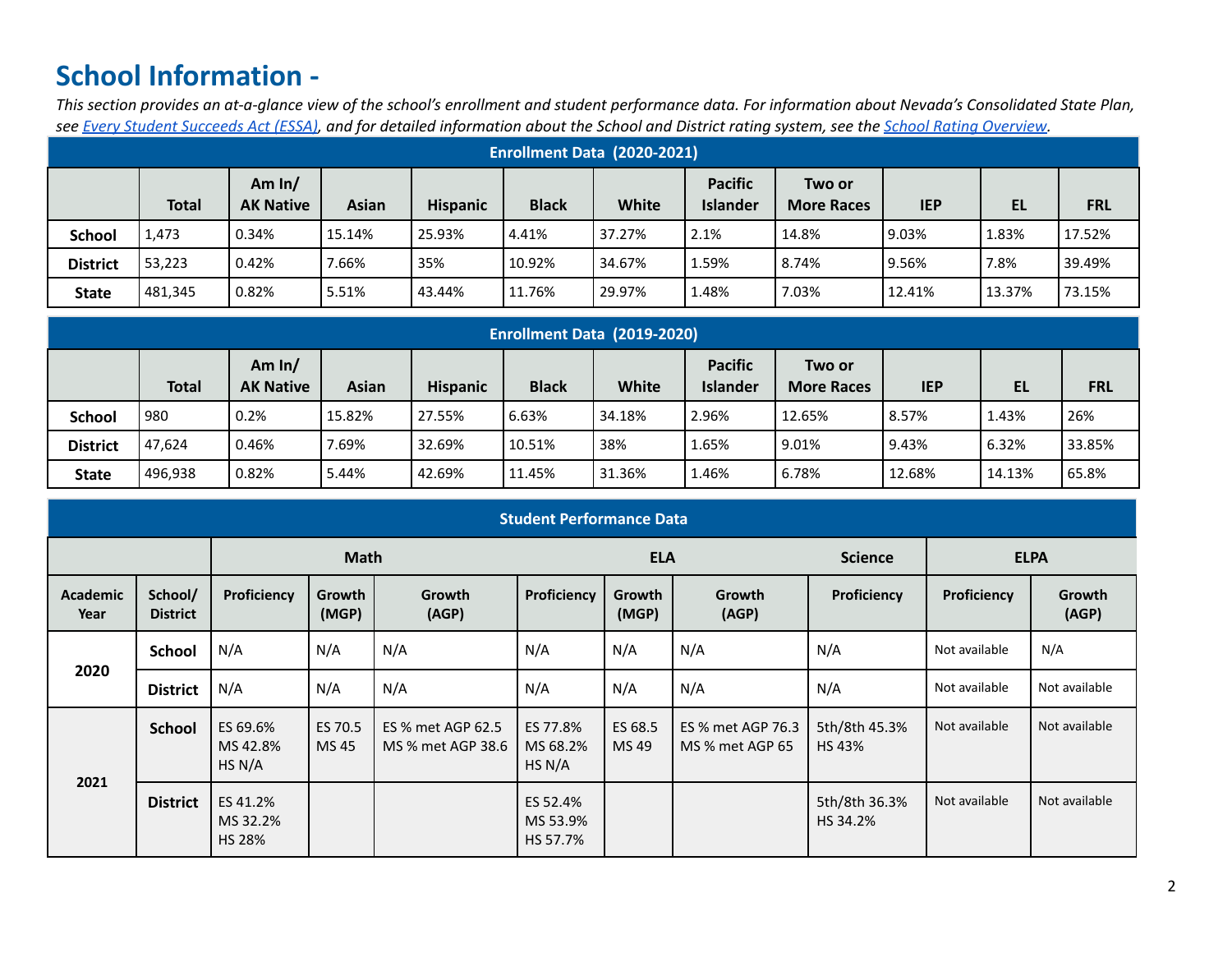| 4 Year ACGR                                                    |        |        |  |  |  |
|----------------------------------------------------------------|--------|--------|--|--|--|
| <b>Grad Rate</b><br><b>Grad Rate</b><br>2019-2020<br>2020-2021 |        |        |  |  |  |
| <b>School</b>                                                  | N/A    | N/A    |  |  |  |
| <b>District</b>                                                | 77.79% | 84.11% |  |  |  |

| <b>School Climate Data (Spring 2019)</b> |                                                |                      |                         |  |  |
|------------------------------------------|------------------------------------------------|----------------------|-------------------------|--|--|
|                                          | <b>Cultural &amp; Linguistic</b><br>Competence | <b>Relationships</b> | <b>Emotional Safety</b> |  |  |
| <b>School</b>                            | N/A                                            | N/A                  | N/A                     |  |  |
| <b>District</b><br>70/100                | 366                                            | 349                  | 337                     |  |  |

## **School Continuous Improvement (CI) Team**

The Continuous Improvement Team is made up of a diverse group of school administrators, teachers, staff, caretakers, and students. This team meets regularly to *develop, monitor, and continually respond to the school's teaching and learning needs.*

| <b>Name</b>                                                                                             | <b>Role</b>                                                  |
|---------------------------------------------------------------------------------------------------------|--------------------------------------------------------------|
| Lisa Satory                                                                                             | Principal(s) (required)                                      |
| Stephanie Russell, Jennifer Czarnecki, Edward Savarese, Nicole Moreno, Tina<br>Lahr and Brittany Doran  | Other School Leader(s)/Administrator(s) (required)           |
| Kayla Melton, Jennifer Loorz, Deborah Watson, Jordan Mathisen, Laura<br>Becerra, Shira Wise, Maggie Cox | Teacher(s) (required)                                        |
| Sarah Tempest                                                                                           | Paraprofessional(s) (required)                               |
| Kristin Martin, Jennifer Clark, Debbie Edwards, Kim Keys, Annette Christensen                           | Parent(s) (required)                                         |
| Kennedy Middleton, Kenzy Alshinhab, Celeste Guardado, Tianna Sedario,<br>Brandon Egbert, JJ Asiain      | <b>Student(s)</b> (required for secondary schools)           |
| N/A                                                                                                     | Tribes/Tribal Orgs (if present in community)                 |
| Erin Horvath (Read by Grade 3), Yesenia Fromhart (Counselor), Toniann<br>Giordano (SPED)                | Specialized Instructional Support Personnel (if appropriate) |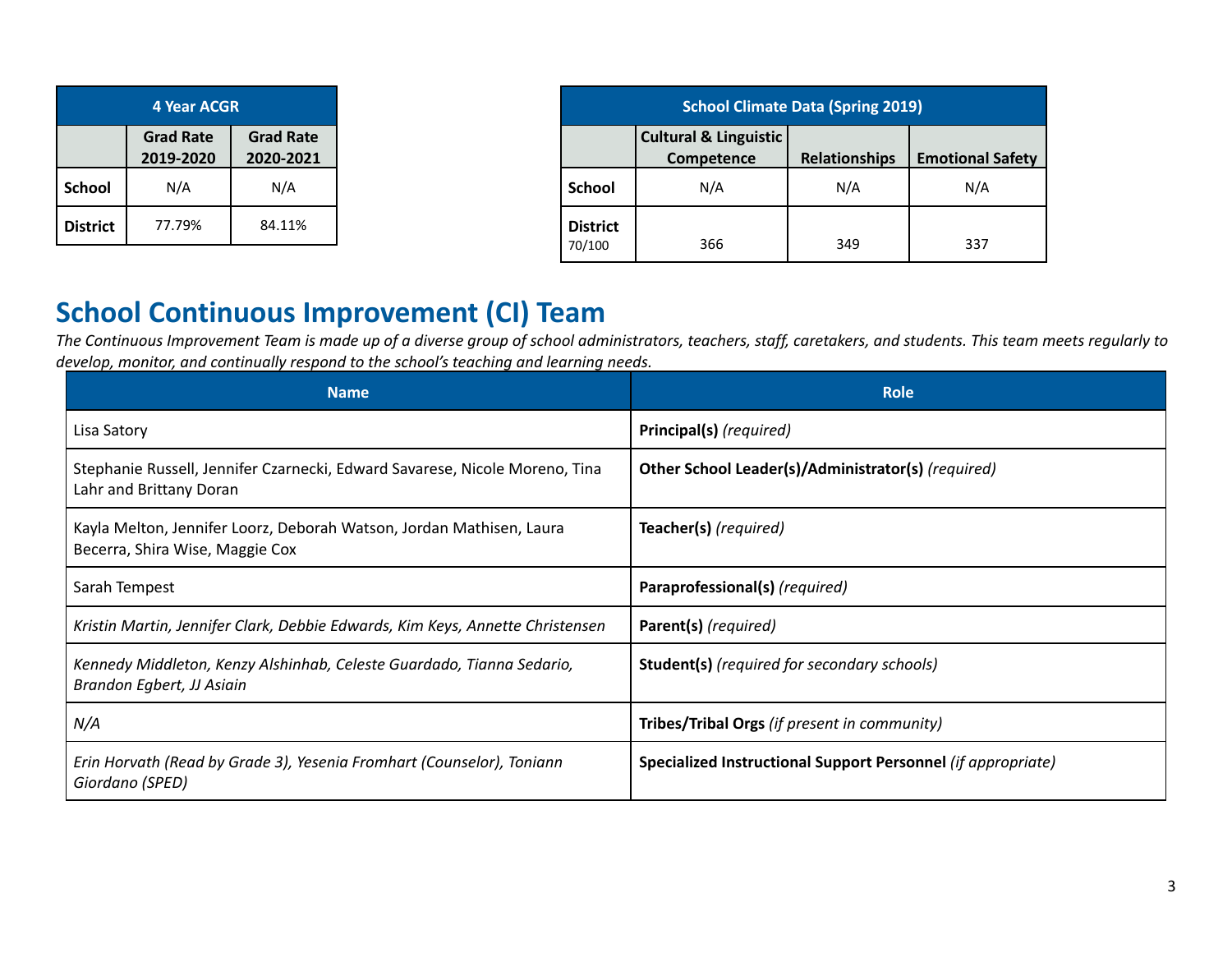# **School Community Outreach**

*This section highlights outreach events facilitated by the school to engage students, regarding school partner.*

| <b>Outreach Event</b> | Date and Time          | <b>Number in Attendance</b> | <b>Key Takeaways</b>                                                                                                                                                                                                                                                |
|-----------------------|------------------------|-----------------------------|---------------------------------------------------------------------------------------------------------------------------------------------------------------------------------------------------------------------------------------------------------------------|
| Open House            | 9/29/2021, 5-7pm       | 1,000                       | Meet and understand the expectations set by teachers, Uniform Resale,<br>Chromebook Deployment, Community Partners participated as vendors                                                                                                                          |
| Parent Impact Meeting | 10/8/2021, 8:30-9:30am | 99-101                      | Agenda discussed recent data results, current school policies, upcoming<br>events in the community                                                                                                                                                                  |
| <b>Fall Festival</b>  | 10/15/2021, 6-9pm      | 2,000                       | PTO organized and worked with whole staff, All Grade Levels participated with<br>a Booth & Basket to Raffle, Community Partners participated as vendors<br>(Wetzel Pretzels, Taco Truck, Kona's Ice, PTO, Truman Orthodontics, ATA<br>Martial Arts, Coding.org etc) |

# **School Goals**

The school goals were developed over a series of five events and included opportunities for teachers, parents, and students to share their experience and ideas for improvement. The tables on the following pages capture key aspects of the process the CI team engaged in during the creation of this plan.

## **Inquiry Area 1 - Student Success**

## **Part A**

|                                       | <b>Student Success</b>                                                                       |                                      |                                           |  |  |  |  |
|---------------------------------------|----------------------------------------------------------------------------------------------|--------------------------------------|-------------------------------------------|--|--|--|--|
|                                       | <b>Student Performance</b>                                                                   | <b>Social and Emotional Learning</b> | <b>Access to Rigorous Texts and Tasks</b> |  |  |  |  |
| Data<br><b>Reviewed</b>               | Proficiency in Math & ELA                                                                    | Climate and Cognia Survey Data       | Climate and Cognia Survey Data            |  |  |  |  |
| Problem<br><b>Statement</b>           | There is a significant lack of proficient students in Math in Elementary and Middle School.  |                                      |                                           |  |  |  |  |
| <b>Critical Root</b><br><b>Causes</b> | Differentiation of learning.<br>Continuous feedback was a struggle in a variety of subjects. |                                      |                                           |  |  |  |  |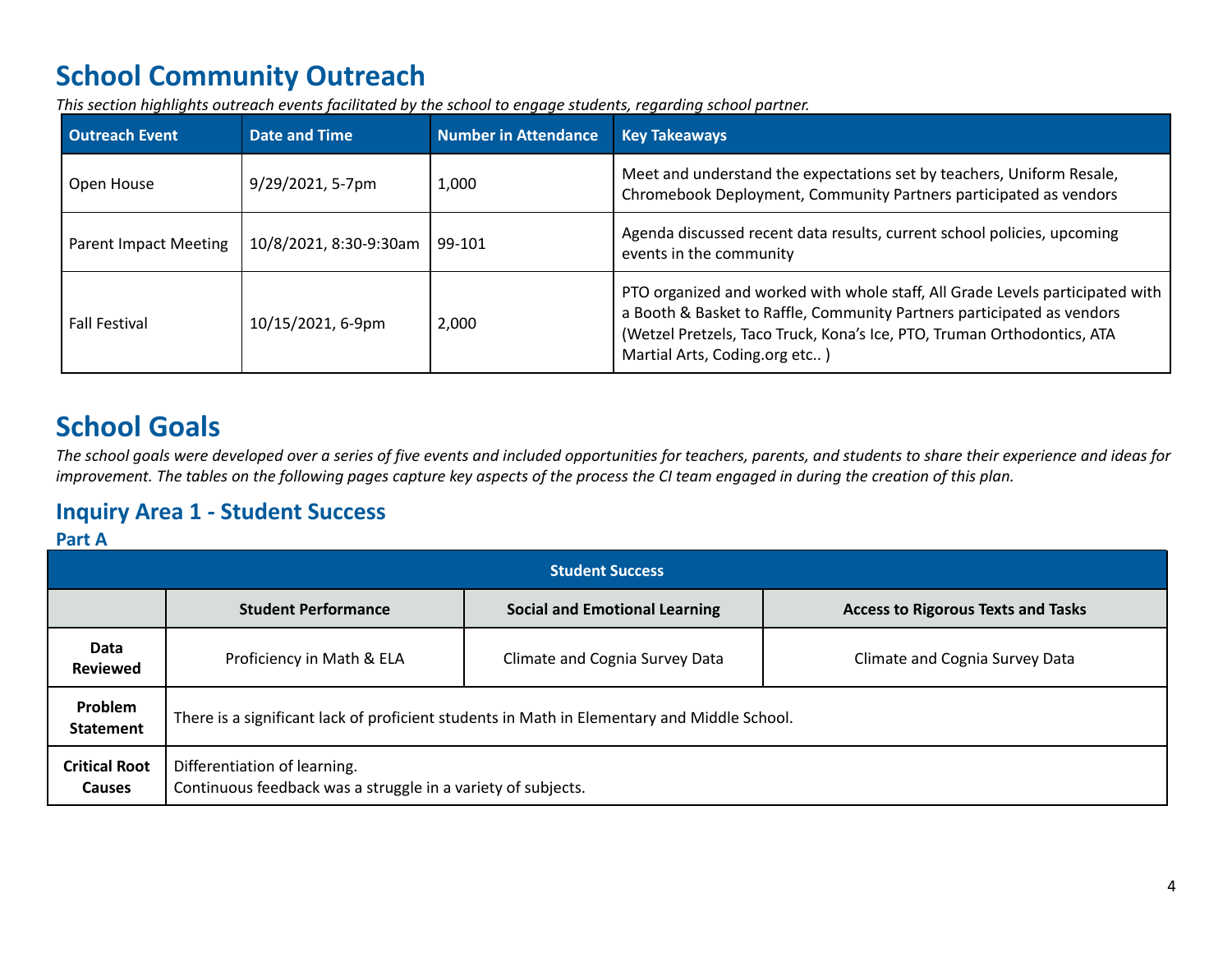## **Part B**

| rai u D                                                                                                                                                                                                                                                                                                                                                                                                                                                                                                                                                                                                                                                                                                                                                    |                        |  |  |  |
|------------------------------------------------------------------------------------------------------------------------------------------------------------------------------------------------------------------------------------------------------------------------------------------------------------------------------------------------------------------------------------------------------------------------------------------------------------------------------------------------------------------------------------------------------------------------------------------------------------------------------------------------------------------------------------------------------------------------------------------------------------|------------------------|--|--|--|
|                                                                                                                                                                                                                                                                                                                                                                                                                                                                                                                                                                                                                                                                                                                                                            | <b>Student Success</b> |  |  |  |
| <b>Aligned to Nevada's STIP Goal:</b><br>Goal 3: All students experience continued academic growth.<br>School Goal: By the next math SBAC student proficiency in Elementary<br><b>•</b> Equity: Increase access to STEM learning.<br>will increase by 5% (74.6%) and Middle School proficiency will increase<br>• Access to Quality: Support schools to exit designation status.<br>· Success: Close pre-K-8 opportunity gaps.<br>by 5% (47.8%).<br>• Inclusivity: Increase percentage of students attending 3-, 4-, or 5-star schools.<br>• Community: Promote civic engagement.<br>• Transparency: Streamline reporting requirements.                                                                                                                    |                        |  |  |  |
| Improvement Strategy: Targeting iReady instruction to a specific learning pathway and a classroom based pathway.<br>Teachers working in PLC's and on professional development days building proficiency in differentiation of content, process and product.<br>Evidence Level: 1-Strong: Proficiency Data is going to come right from the Math SBAC.                                                                                                                                                                                                                                                                                                                                                                                                       |                        |  |  |  |
| Intended Outcomes: Increase in math proficiency in Elementary School.                                                                                                                                                                                                                                                                                                                                                                                                                                                                                                                                                                                                                                                                                      |                        |  |  |  |
| <b>Action Steps:</b><br>In Elementary students would conference weekly with the teacher on specific learning goals and targeted standards<br>Implementing advisory period in Secondary to pull students in small groups, conference one on one with students and work on targeted standards<br>Targeting iReady instruction to not only the personalized learning pathway but also including target standards aligned with grade level instruction<br>Incentives for students to complete iReady instruction and meet their targeted learning goals<br>The administration team develops time for meaningful PLC's<br>The administration team develops time for meaningful professional development training on iReady, iReady benchmark data and SBAC data |                        |  |  |  |
| <b>Resources Needed:</b><br>Professional Development opportunities<br>$\bullet$<br>Differentiated math curriculum materials, pacing guide<br>iReady/SBAC data reports                                                                                                                                                                                                                                                                                                                                                                                                                                                                                                                                                                                      |                        |  |  |  |
| <b>Challenges to Tackle:</b><br>Training new staff members that enter the school year after initial training<br>Adequate time for trainings and PLC's<br>Adequate time for weekly conferencing                                                                                                                                                                                                                                                                                                                                                                                                                                                                                                                                                             |                        |  |  |  |
| Equity Supports. What, specifically, will we do to support the following student groups around this goal?                                                                                                                                                                                                                                                                                                                                                                                                                                                                                                                                                                                                                                                  |                        |  |  |  |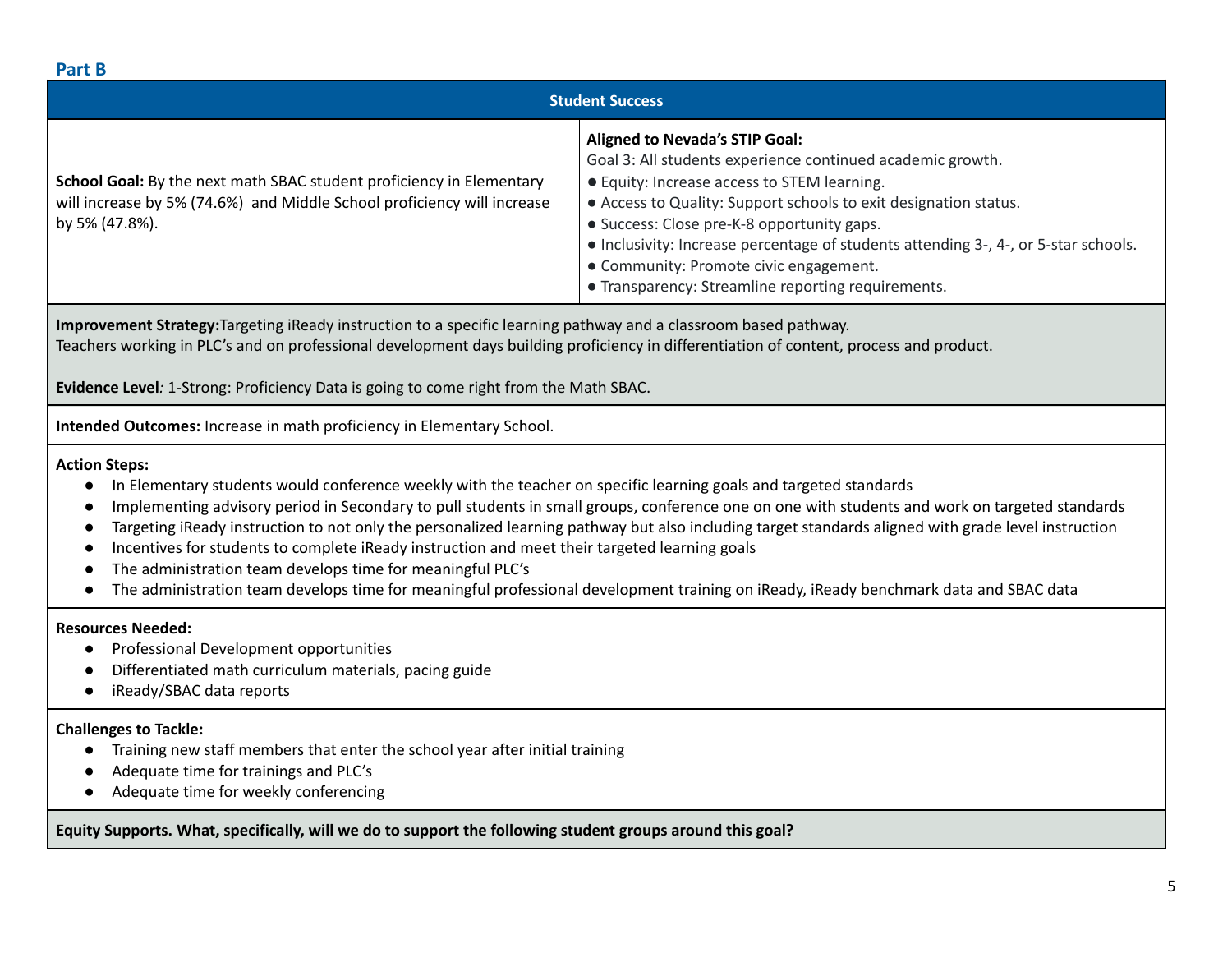English Learners: Data reports are communicated in Spanish & in English. Track data across racial groups to measure if any disparities exist during intervention.

Foster/Homeless: We provide technology and services from our Safe School Professionals.

Free and Reduced Lunch: Track data across racial groups to measure if any disparities exist during intervention.

Migrant: We provide technology and services from our Safe School Professionals.

Racial/Ethnic Minorities: Track data across racial groups to measure if any disparities exist during intervention.

Students with IEPs: Track data across racial groups to measure if any disparities exist during intervention. Accomodations provided per IEP.

## **Inquiry Area 2 - Adult Learning Culture**

## **Part A**

|                                       | <b>Adult Learning Culture</b>                                                                                                                                                                                                                                                                                                                                                                                                   |                                 |                                                                      |  |  |  |
|---------------------------------------|---------------------------------------------------------------------------------------------------------------------------------------------------------------------------------------------------------------------------------------------------------------------------------------------------------------------------------------------------------------------------------------------------------------------------------|---------------------------------|----------------------------------------------------------------------|--|--|--|
|                                       | <b>Instructional Practice</b>                                                                                                                                                                                                                                                                                                                                                                                                   | <b>Instructional Leadership</b> | <b>Systems and Structures that Support Continuous</b><br>Improvement |  |  |  |
| Data<br><b>Reviewed</b>               | Cognia Survey Data<br>Cognia Survey Data<br>Cognia Survey Data                                                                                                                                                                                                                                                                                                                                                                  |                                 |                                                                      |  |  |  |
| <b>Problem</b><br><b>Statement</b>    | There is a significant number of teachers whose learning goals are not different for each student in their class/course and a great number of<br>teachers are not basing their classroom decisions off of the strategic direction of the school.                                                                                                                                                                                |                                 |                                                                      |  |  |  |
| <b>Critical Root</b><br><b>Causes</b> | Teachers may have been unable to attend training (SpringBoard, Infinite Campus, Blended Learning, Planbook, Google Classroom, Go<br>Guardian) in person which led to them being in a digital format.<br>The environment of the classroom/PLC was sometimes virtual, hybrid or in person which was a challenging task to overcome mid-pandemic.<br>Teachers were meeting through a digital format in a shortened amount of time. |                                 |                                                                      |  |  |  |

### **Part B**

| <b>Adult Learning Culture</b>                                           |                                                                                  |  |  |  |
|-------------------------------------------------------------------------|----------------------------------------------------------------------------------|--|--|--|
| School Goal: By the next Cognia teacher survey, teachers will increase  | <b>STIP Connection:</b> Goal 2: All students have access to effective educators. |  |  |  |
| different learning goals in their class/course by 5% (57%) and increase | Equity: Ensure effective educators in low-performing schools.                    |  |  |  |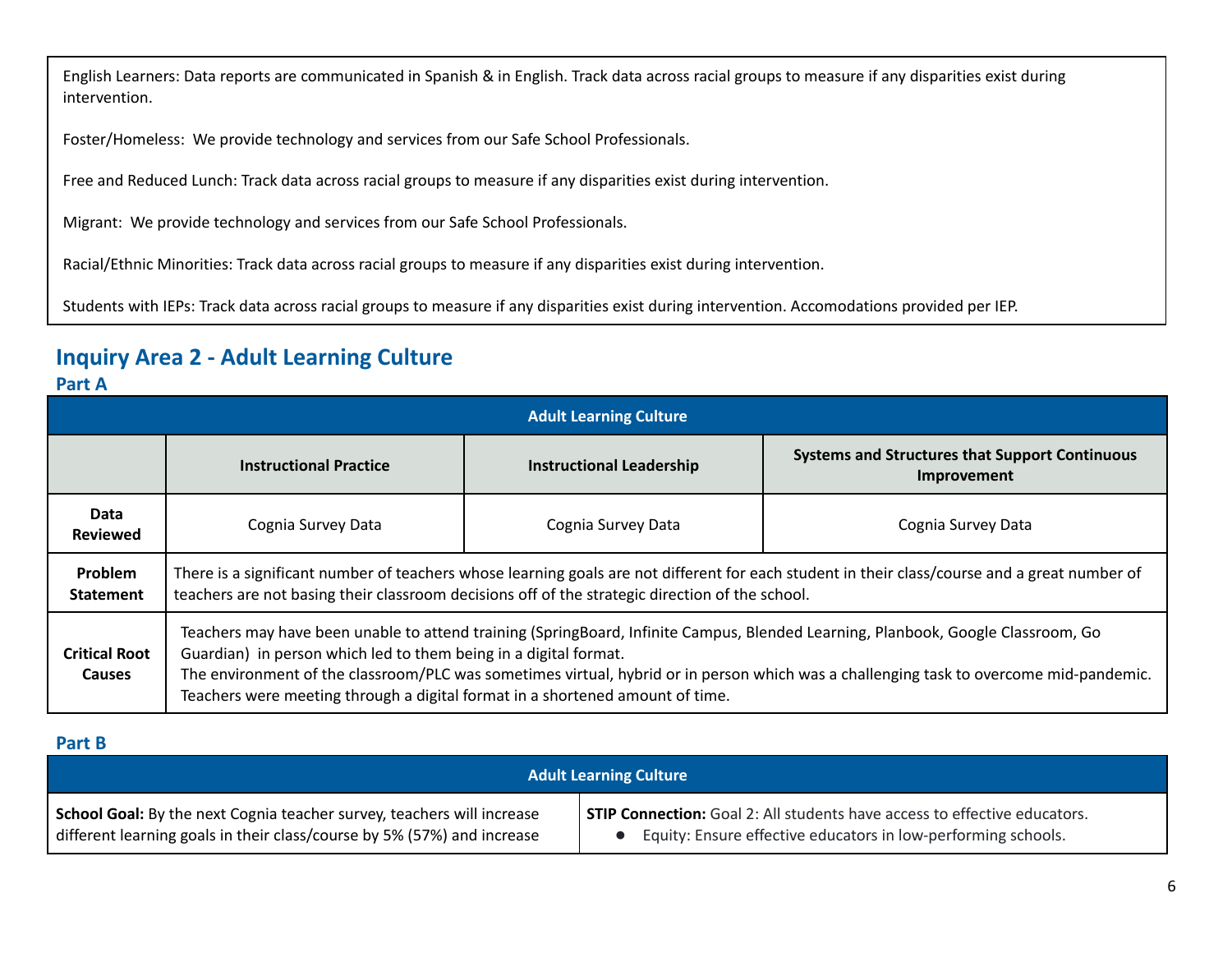| their classroom decisions based on the strategic direction of the school by<br>Access to Quality: Provide quality professional learning.<br>Success: Decrease licensed educational personnel vacancies.<br>5% (58%).<br>Inclusivity: Serve students in the Least Restrictive Environment.<br>Community: Increase candidates in the educator pipeline.<br>Transparency: Engage in effective communication. |  |  |  |  |
|-----------------------------------------------------------------------------------------------------------------------------------------------------------------------------------------------------------------------------------------------------------------------------------------------------------------------------------------------------------------------------------------------------------|--|--|--|--|
| Improvement Strategy: Provide professional development training opportunities in different formats.                                                                                                                                                                                                                                                                                                       |  |  |  |  |
| Evidence Level (2-Moderate): Professional development training will be provided throughout the year.                                                                                                                                                                                                                                                                                                      |  |  |  |  |
| Intended Outcomes: Increase professional development training for staff.                                                                                                                                                                                                                                                                                                                                  |  |  |  |  |
| <b>Action Steps:</b><br>Survey staff on needs for professional development training<br>Administration schedules professional development trainings for the year based on staff need in a variety of formats<br>After professional development training survey staff for feedback                                                                                                                          |  |  |  |  |
| <b>Resources Needed:</b><br>Time for professional development meetings<br>Schedule educated trainers                                                                                                                                                                                                                                                                                                      |  |  |  |  |
| <b>Challenges to Tackle:</b><br>Limited professional development days/opportunities<br>Lack of time<br>Trainer availability                                                                                                                                                                                                                                                                               |  |  |  |  |
| Improvement Strategy: Meaningful PLC meetings using a research based model.                                                                                                                                                                                                                                                                                                                               |  |  |  |  |
| Evidence Level (2-Moderate): PLC Agendas and Attendance                                                                                                                                                                                                                                                                                                                                                   |  |  |  |  |
| Intended Outcomes: Increase time in PLC meetings to be meaningful.                                                                                                                                                                                                                                                                                                                                        |  |  |  |  |
| <b>Action Steps:</b><br>Establish a format for conducting PLC's<br>Administrators model PLC format before releasing to Team Leads<br>Weekly agenda and attendance recorded                                                                                                                                                                                                                                |  |  |  |  |
| <b>Resources Needed:</b><br>Time for teachers and administrators to meet                                                                                                                                                                                                                                                                                                                                  |  |  |  |  |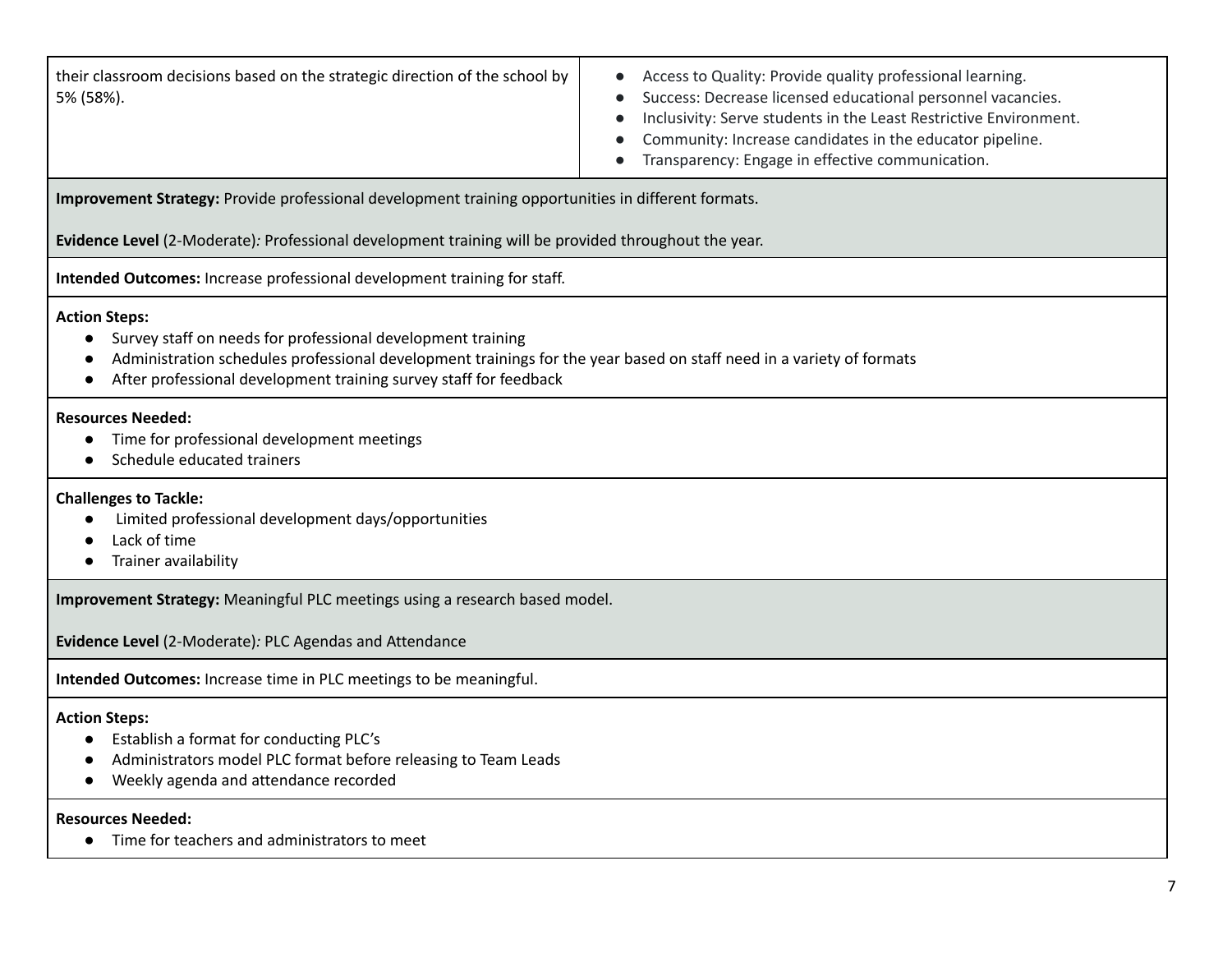- Framework for PLC's
- Agenda prepared weekly prior to the meeting

#### **Challenges to Tackle:**

- **●** Shift of mindset for teachers of how to conduct PLC's
- Time for PLC's

**Equity Supports. What, specifically, will we do to support the following student groups around this goal?**

English Learners: Provide translators and information in Spanish for those in need. Technology is provided as needed.

Foster/Homeless: Discuss diversity and equity throughout training/PLC's. Technology is provided as needed.

Free and Reduced Lunch: Discuss diversity and equity throughout training/PLC's. Technology is provided as needed.

Migrant: Discuss diversity and equity throughout training/PLC's. Technology is provided as needed.

Racial/Ethnic Minorities: Discuss diversity and equity throughout training/PLC's. Technology is provided as needed.

Students with IEPs: Provide accommodations as noted in IEPs.

## **Inquiry Area 3 - Connectedness**

### **Part A**

| <b>Connectedness</b>                  |                                                                                                                                                                                                                                                                                                                                                                                               |                     |                                          |  |  |  |  |
|---------------------------------------|-----------------------------------------------------------------------------------------------------------------------------------------------------------------------------------------------------------------------------------------------------------------------------------------------------------------------------------------------------------------------------------------------|---------------------|------------------------------------------|--|--|--|--|
|                                       | <b>Student</b>                                                                                                                                                                                                                                                                                                                                                                                | <b>Staff</b>        | <b>Family &amp; Community Engagement</b> |  |  |  |  |
| Data<br><b>Reviewed</b>               | Climate Survey Data                                                                                                                                                                                                                                                                                                                                                                           | Climate Survey Data | Climate Survey Data                      |  |  |  |  |
| <b>Problem</b><br><b>Statement</b>    | There is a significant amount of families/caregivers who don't feel social emotional academic resources have been communicated and<br>provided leading to a lack of a sense of belonging in school.                                                                                                                                                                                           |                     |                                          |  |  |  |  |
| <b>Critical Root</b><br><b>Causes</b> | Social Emotional Curriculum wasn't in place yet. Specialist teachers in Elementary were limited to what/when they could teach. Teachers<br>lacked training on social emotional resources and how to help students with mental health.<br>Due to the pandemic, some students who needed to see a counselor were quarantined or virtual. Families feel differently about certain hot<br>topics. |                     |                                          |  |  |  |  |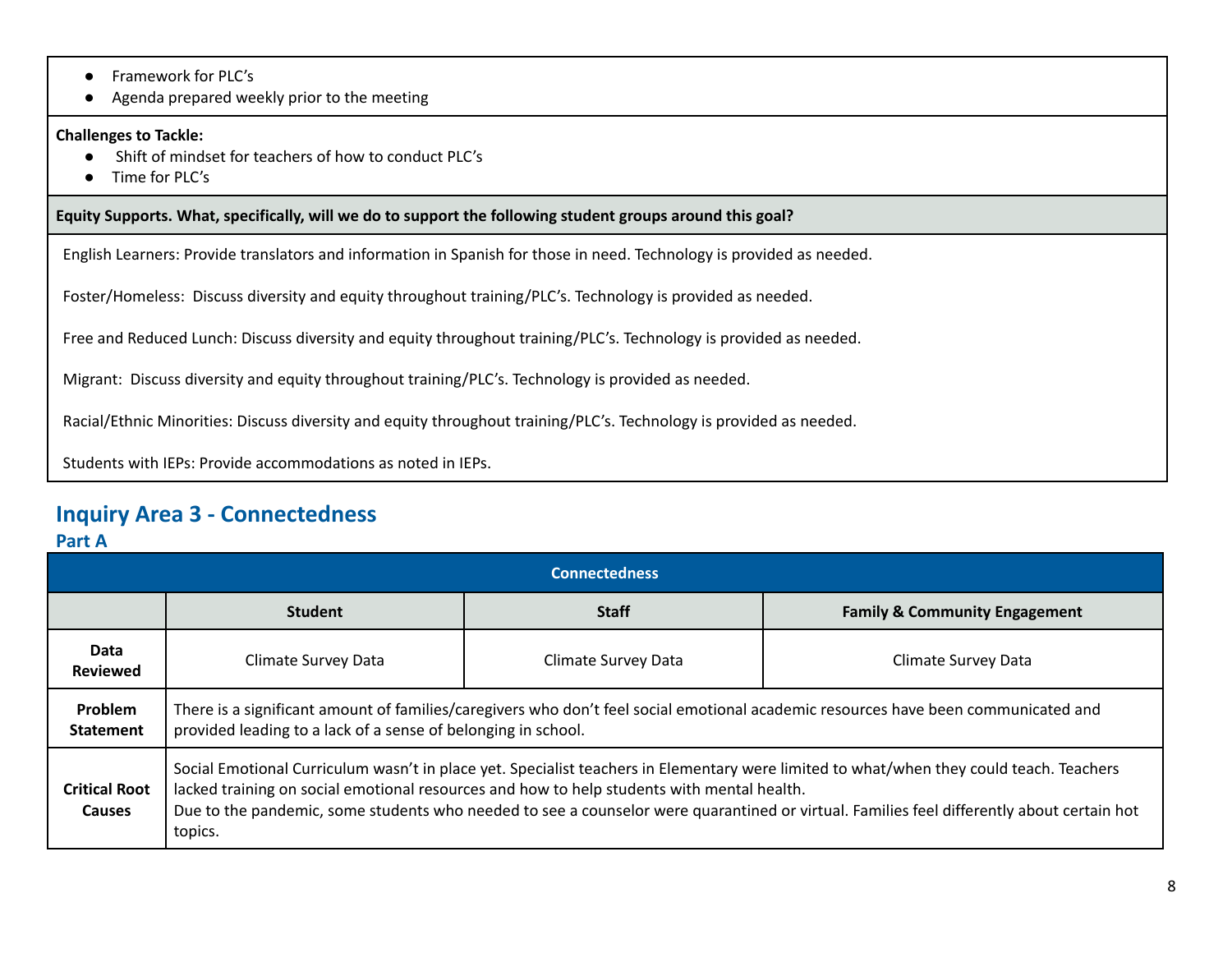#### **Part B Connectedness School Goal:** By the next climate survey, there will be a 7% increase of families/caregivers that will find social emotional academic resources have been communicated (25%) and provided (27%) to students. **STIP Connection:** Goal 6: All students and adults learn and work together in safe environments where identities and relationships are valued and celebrated. ● Equity: Address disproportionate discipline. ● Access to Quality: Implement Multi-Tiered System of Supports ● Success: Improve school safety. ● Inclusivity: Improve school climate. ● Community: Expand access to behavioral health professionals. ● Transparency: Cultivate a public-friendly Department.

**Improvement Strategy:** Providing social emotional academic resources to students and families. Providing contact information to students and families for the different resources available on site.

**Evidence Level** (2-Moderate)*:* Resources will be provided and communicated to students and families.

**Intended Outcomes:** Social emotional academic development resources have been provided to families/caregivers. Social emotional academic development resources have been communicated to families/caregivers.

### **Action Steps:**

- Update the website contact information
- Provide a flowchart of who to contact for issues/concerns
- Implementation of SEL curriculum
- Rollout of SEL curriculum
- Send out updates/supports for Bullying/Mental Health/Suicide

#### **Resources Needed:**

- **●** Safe School Professionals/Counselors
- **SEL Curriculum**

### **Challenges to Tackle:**

- Funding for Safe School Professionals/Counselors
- Access to SEL curriculum
- Timeliness of communication
- Communicating how to navigate through different platforms

**Equity Supports. What, specifically, will we do to support the following student groups around this goal?**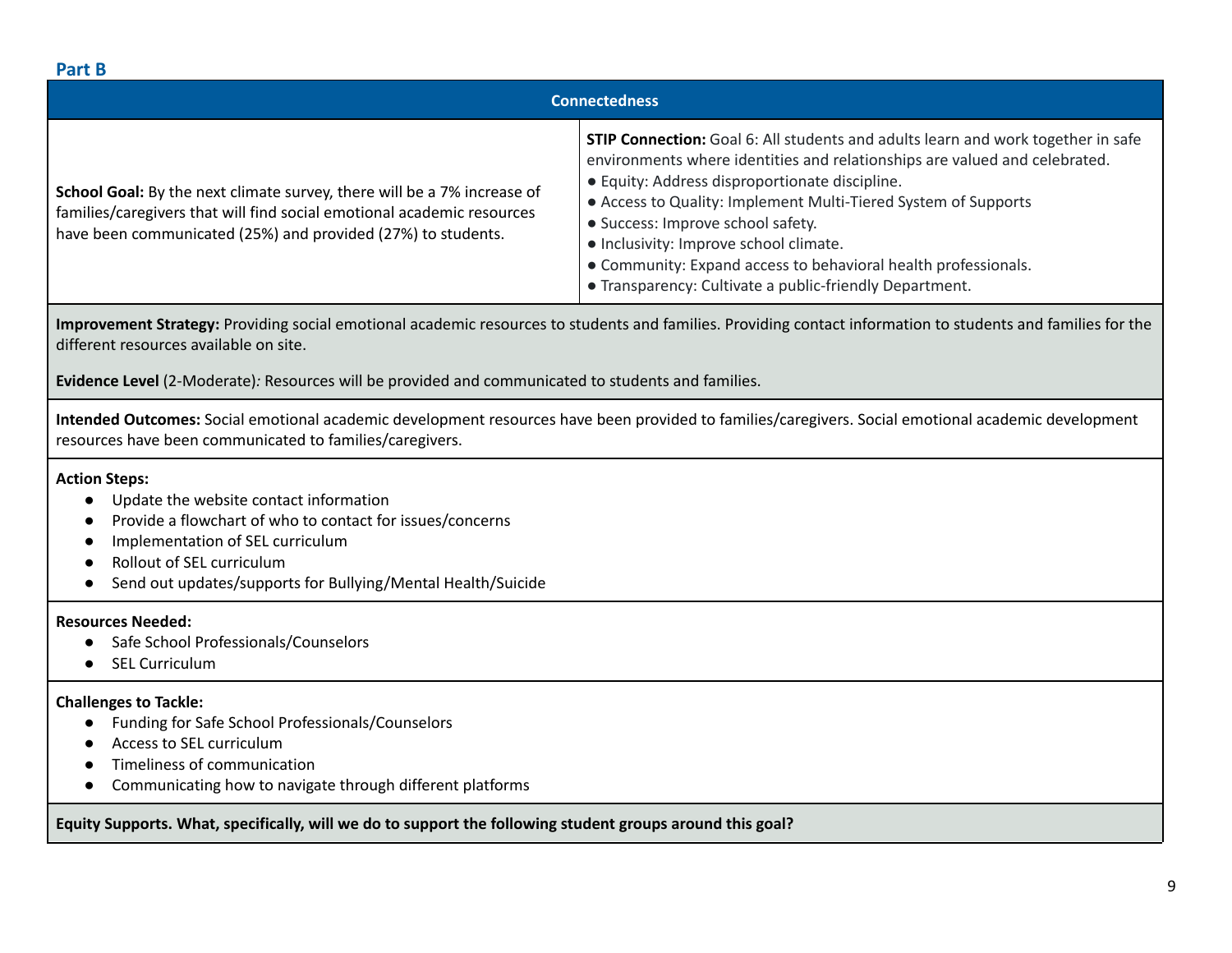English Learners: Providing communication in Spanish and in English. Provide translators and information in Spanish for those in need. Technology is provided as needed.

Foster/Homeless: Provide technology/basic needs as needed.

Free and Reduced Lunch: Technology/basic needs are provided as needed. Specific resources to this population communicated by the safe school professional.

Migrant: Discuss diversity and equity throughout social emotional curriculum. Technology/basic needs are provided as needed. Specific resources to this population communicated by the safe school professional.

Racial/Ethnic Minorities: Discuss diversity and equity throughout social emotional curriculum. Technology/basic needs are provided as needed.

Students with IEPs: Provide accommodations as noted in IEPs.

#### **Funding Source Amount Received for Current School Year Purpose(s)** for which funds are used **Applicable** Goal(s) CSP ESSER <br>
S754,750.89 ● Safe School Professional ● CTE/Dual Enrollment Coordinator ● Reflective Practice Sub ● Build out for Middle/High School ● Textbooks ● Teacher Computer ● iPads ● Chromebooks ● Touch Panels ● Document Cameras ● Computer Carts ● Web Based Programs (E-Prep, Renaissance Learning, ESGI, Mind Research, Nearpod) Goal 1 (STIP Goal 3) By the next math SBAC student proficiency in Elementary will increase by 5% (74.6%) and Middle School proficiency will increase by 5% (47.8%).  $SPED$  Part B  $\S132,952.09$   $\bullet$  Salaries and Benefits of SPED Teachers  $\S$  Goal 1 (STIP Goal 3) By the next math SBAC student proficiency in Elementary will increase by 5% (74.6%) and Middle School proficiency

## **COORDINATION OF FUNDS TO SUPPORT THE PLAN WITH OTHER PROGRAMS**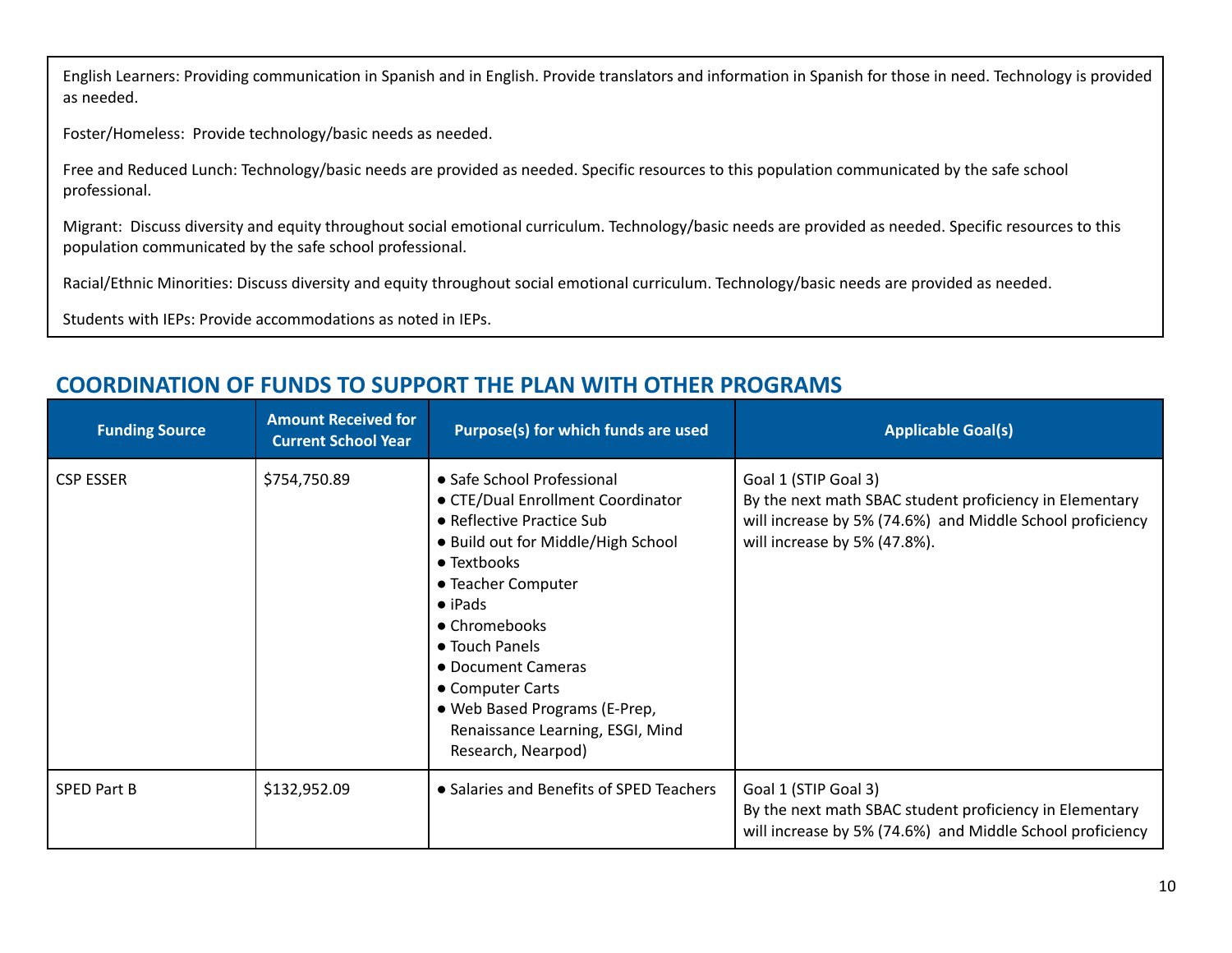|                                                 |              |                                                                                                                                                                                                                                                                                         | will increase by 5% (47.8%).                                                                                                                                                                                                                             |
|-------------------------------------------------|--------------|-----------------------------------------------------------------------------------------------------------------------------------------------------------------------------------------------------------------------------------------------------------------------------------------|----------------------------------------------------------------------------------------------------------------------------------------------------------------------------------------------------------------------------------------------------------|
| Title II                                        | \$42,384.40  | • Reflective Practice Substitute                                                                                                                                                                                                                                                        | Goal 1 (STIP Goal 3)<br>By the next math SBAC student proficiency in Elementary<br>will increase by 5% (74.6%) and Middle School proficiency<br>will increase by 5% (47.8%).                                                                             |
| <b>CTE Allocation Funding</b><br>(State Funded) | \$29,501.28  | • CTE Coordinator Salary and Benefits                                                                                                                                                                                                                                                   | Goal 2 (STIP Goal 2)<br>By the next Cognia teacher survey, teachers will increase<br>different learning goals in their class/course by 5% (57%)<br>and increase their classroom decisions based on the<br>strategic direction of the school by 5% (58%). |
| <b>CTE Federal Perkins Local</b><br>Funding     | \$6,085.25   | • Partial portion of CTE Coordinator<br>Salary                                                                                                                                                                                                                                          | Goal 2 (STIP Goal 2)<br>By the next Cognia teacher survey, teachers will increase<br>different learning goals in their class/course by 5% (57%)<br>and increase their classroom decisions based on the<br>strategic direction of the school by 5% (58%). |
| <b>CTE State Competitive</b><br>Funding         | \$378,795    | • Salary and Benefits for CTE Educators<br>(Cyber Security, Cyber Media and<br>Information, Health Science, EMT)<br>• Supplies/Equipment for Cyber Security,<br>EMT, Cyber Media/ Technology<br>Information, Community Health<br>• Professional Development Trainings                   | Goal 2 (STIP Goal 2)<br>By the next Cognia teacher survey, teachers will increase<br>different learning goals in their class/course by 5% (57%)<br>and increase their classroom decisions based on the<br>strategic direction of the school by 5% (58%). |
| ESSER <sub>2</sub>                              | \$538,614.44 | • Salaries & Benefits for: Dean, Safe<br>School Professional, Two<br>Interventionists, Counselor, SPED<br>Teacher<br>• Computer Setup<br>$\bullet$ PPE<br>• Emergency Kits<br>• Second Step K-5 curriculum<br>• Teacher Laptops<br>• Second Step K-8 curriculum<br>• Turn it in License | Goal 3 (STIP Goal 6)<br>By the next climate survey, there will be a 7% increase of<br>families/caregivers that will find social emotional academic<br>resources have been communicated (25%) and provided<br>(27%) to students.                          |